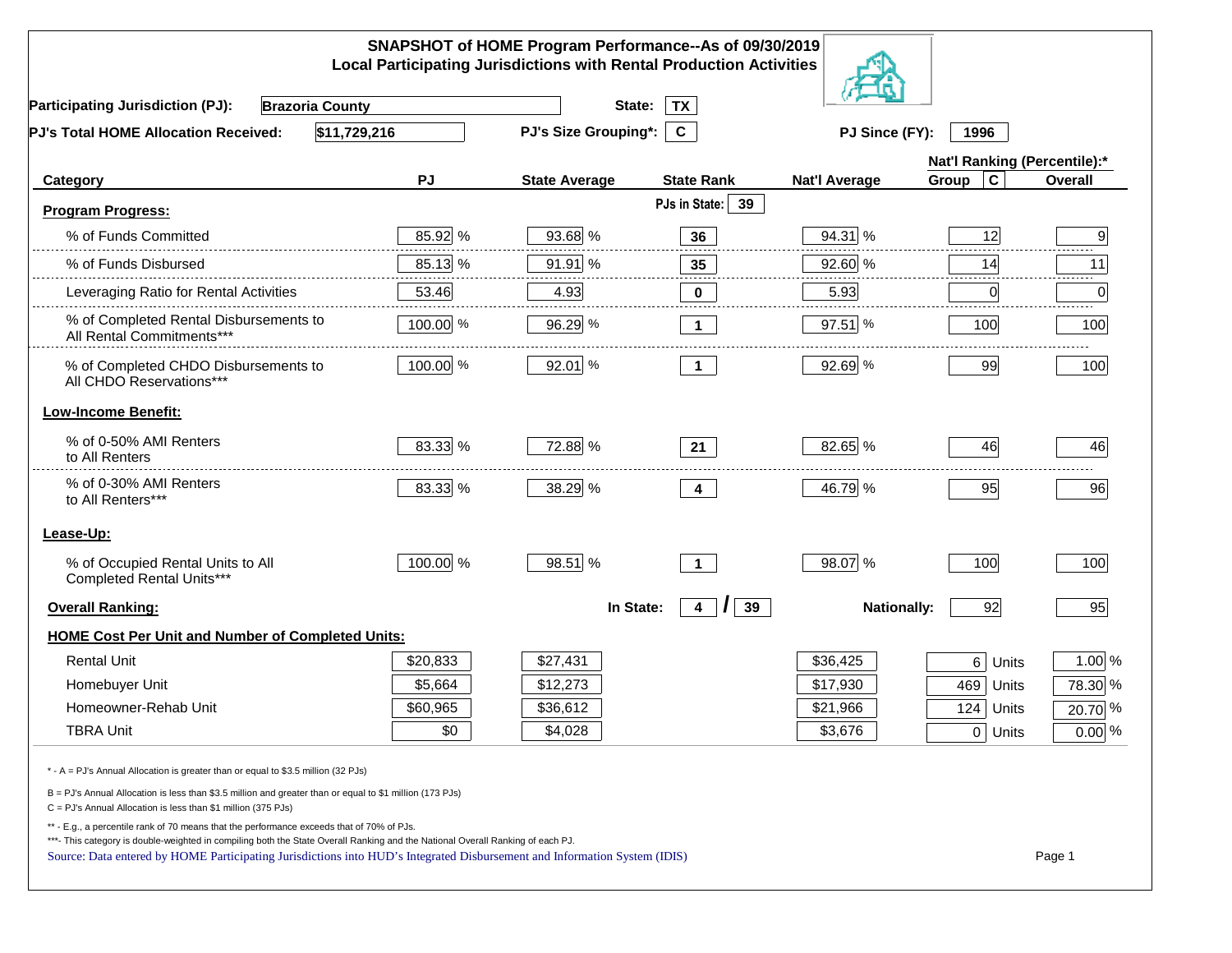|                                                                                                                           |               |               |                            |                            |            | <b>Program and Beneficiary Characteristics for Completed Units</b> |                                 |                                   |                                                    |             |
|---------------------------------------------------------------------------------------------------------------------------|---------------|---------------|----------------------------|----------------------------|------------|--------------------------------------------------------------------|---------------------------------|-----------------------------------|----------------------------------------------------|-------------|
| <b>Participating Jurisdiction (PJ): Brazoria County</b>                                                                   |               |               |                            | $ \overline{\mathsf{TX}} $ |            |                                                                    |                                 |                                   |                                                    |             |
| <b>Total Development Costs:</b>                                                                                           |               | <b>Rental</b> | <b>Homebuyer</b>           |                            | Homeowner  |                                                                    | <b>CHDO Operating Expenses:</b> | PJ:                               |                                                    | $0.0\%$     |
| (average reported cost per unit in<br>PJ:<br><b>HOME-assisted projects)</b>                                               |               | \$141,820     | \$55,056                   |                            | \$61,993   |                                                                    | (% of allocation)               | <b>National Avg:</b>              |                                                    | $1.1\%$     |
| State:*                                                                                                                   |               | \$92,751      | \$70,231                   |                            | \$41,929   |                                                                    |                                 |                                   |                                                    |             |
| National:**                                                                                                               |               | \$135,225     | \$88,236                   |                            | \$26,222   |                                                                    |                                 |                                   |                                                    |             |
|                                                                                                                           | <b>Rental</b> |               | <b>Homebuyer Homeowner</b> | <b>TBRA</b>                |            |                                                                    |                                 | <b>Rental Homebuyer Homeowner</b> |                                                    | <b>TBRA</b> |
| <b>RACE:</b>                                                                                                              | ℅             | $\%$          | $\%$                       | $\%$                       |            | <b>HOUSEHOLD TYPE:</b>                                             | $\frac{9}{6}$                   | %                                 | $\%$                                               | $\%$        |
| White:                                                                                                                    | 66.7          | 59.7          | 43.5                       | 0.0                        |            | Single/Non-Elderly:                                                | 0.0                             | 18.1                              | 13.7                                               | 0.0         |
| <b>Black/African American:</b>                                                                                            | 0.0           | 9.4           | 35.5                       | 0.0                        | Elderly:   |                                                                    | 100.0                           | 0.6                               | 63.7                                               | 0.0         |
| Asian:                                                                                                                    | 0.0           | 0.0           | 0.0                        | 0.0                        |            | <b>Related/Single Parent:</b>                                      | 0.0                             | 32.4                              | 10.5                                               | 0.0         |
| American Indian/Alaska Native:                                                                                            | 0.0           | 0.4           | 0.0                        | 0.0                        |            | <b>Related/Two Parent:</b>                                         | 0.0                             | 39.0                              | 8.9                                                | 0.0         |
| Native Hawaiian/Pacific Islander:                                                                                         | 0.0           | 0.0           | 0.0                        | 0.0                        | Other:     |                                                                    | 0.0                             | 9.8                               | 3.2                                                | 0.0         |
| American Indian/Alaska Native and White:                                                                                  | 0.0           | 0.0           | 0.0                        | 0.0                        |            |                                                                    |                                 |                                   |                                                    |             |
| Asian and White:                                                                                                          | 0.0           | 0.0           | 0.0                        | 0.0                        |            |                                                                    |                                 |                                   |                                                    |             |
| <b>Black/African American and White:</b>                                                                                  | 0.0           | 0.2           | 0.0                        | 0.0                        |            |                                                                    |                                 |                                   |                                                    |             |
| American Indian/Alaska Native and Black:                                                                                  | 0.0           | 0.0           | 0.0                        | 0.0                        |            |                                                                    |                                 |                                   |                                                    |             |
| <b>Other Multi Racial:</b>                                                                                                | 0.0           | 0.4           | 0.0                        | 0.0                        |            |                                                                    |                                 |                                   |                                                    |             |
| Asian/Pacific Islander:                                                                                                   | 0.0           | 0.2           | 0.0                        | 0.0                        |            |                                                                    |                                 |                                   |                                                    |             |
| <b>ETHNICITY:</b>                                                                                                         |               |               |                            |                            |            |                                                                    |                                 |                                   |                                                    |             |
| <b>Hispanic</b>                                                                                                           | 33.3          | 29.6          | 21.0                       | 0.0                        |            |                                                                    |                                 |                                   |                                                    |             |
| <b>HOUSEHOLD SIZE:</b>                                                                                                    |               |               |                            |                            |            | <b>SUPPLEMENTAL RENTAL ASSISTANCE:</b>                             |                                 |                                   |                                                    |             |
| 1 Person:                                                                                                                 | 66.7          | 18.1          | 49.2                       | 0.0                        | Section 8: |                                                                    | 0.0                             | $0.0$ <sup>H</sup>                |                                                    |             |
| 2 Persons:                                                                                                                | 33.3          | 22.8          | 28.2                       | 0.0                        |            | <b>HOME TBRA:</b>                                                  | 0.0                             |                                   |                                                    |             |
| 3 Persons:                                                                                                                | 0.0           | 24.7          | 7.3                        | 0.0                        | Other:     |                                                                    | 0.0                             |                                   |                                                    |             |
| 4 Persons:                                                                                                                | 0.0           | 21.7          | 7.3                        | 0.0                        |            | No Assistance:                                                     | 100.0                           |                                   |                                                    |             |
| 5 Persons:                                                                                                                | 0.0           | 8.5           | 4.8                        | 0.0                        |            |                                                                    |                                 |                                   |                                                    |             |
| 6 Persons:                                                                                                                | 0.0           | 3.0           | 3.2                        | 0.0                        |            |                                                                    |                                 |                                   |                                                    |             |
| 7 Persons:                                                                                                                | 0.0           | 0.9           | 0.0                        | 0.0                        |            |                                                                    |                                 |                                   |                                                    |             |
| 8 or more Persons:                                                                                                        | 0.0           | 0.2           | 0.0                        | 0.0                        |            | # of Section 504 Compliant Units:                                  |                                 | 51                                |                                                    |             |
| The State average includes all local and the State PJs within that state                                                  |               |               |                            |                            |            |                                                                    |                                 |                                   |                                                    |             |
| ** The National average includes all local and State PJs, and Insular Areas                                               |               |               |                            |                            |            |                                                                    |                                 |                                   |                                                    |             |
| # Section 8 vouchers can be used for First-Time Homebuyer Downpayment Assistance.                                         |               |               |                            |                            |            |                                                                    |                                 |                                   |                                                    |             |
| Source: Data entered by HOME Participating Jurisdictions into HUD's Integrated Disbursement and Information System (IDIS) |               |               |                            |                            |            |                                                                    |                                 |                                   | <b>HOME Program Performance SNAPSHOT</b><br>Page 2 |             |